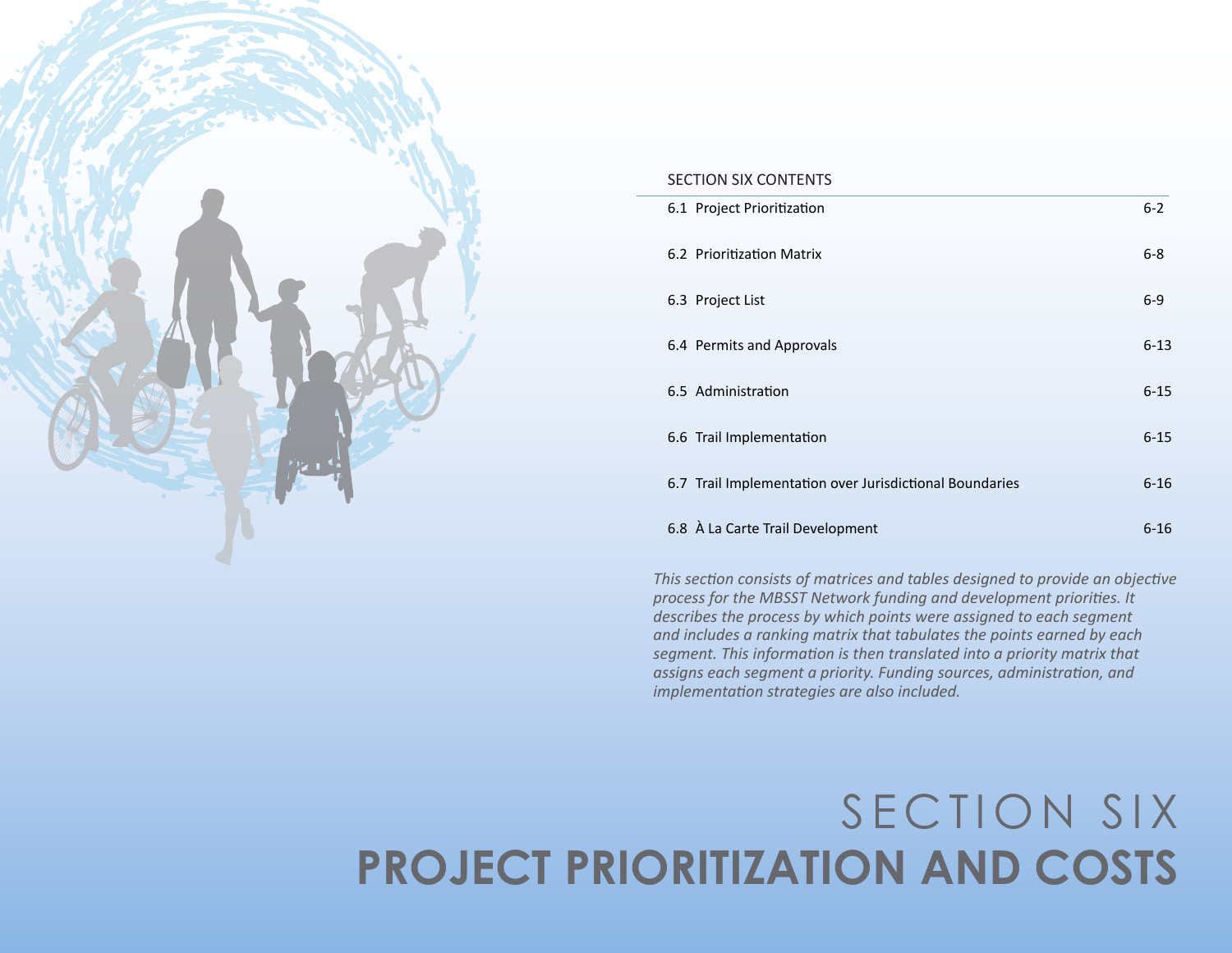# 6.1 PROJECT PRIORITIZATION

The following information and tables are provided to aid the Santa Cruz County Regional Transportation Commission (RTC) in determining whether or not a project is ready for further development and implementation. The goal of Tables 6.1 through 6.9 is to objectively prioritize the order in which the Monterey Bay Sanctuary Scenic Trail Network (MBSST Network) segments could be developed. Actual implementation may be different due to new funding opportunities or restrictions, community priorities, regional transportation plan goals, and needs for gap closures within the trail system itself which may change over time. Prioritization may also be impacted by implementing entities' interests in bringing the project to fruition. However, the RTC intends to use this prioritization mechanism as a general guideline by which to fund and implement each segment. Tables 6.2 through 6.9 evaluate a series of criteria developed to prioritize segments based on a point system. The segments that receive the most points are ones that serve a large number of activity centers, have minimal physical constraints, and fill in MBSST Network gaps. These prioritization categories include:

- 1. Proximity to Activity Centers 5 points possible
- 2. Population Density 5 points possible
- 3. Coastal Access Connectivity 5 points possible
- 4. Trail Segment Cost 5 points possible
- 5. Trail Segment Length 5 points possible
- 6. Minimal or No Bridge Crossings 5 points possible
- 7. Limited Right-Of-Way Constraints- 5 points possible
- 8. Gap Closures (and connections to existing and planned non-motorized facilities) 5 points possible
- 9. Public Input 5 points possible

These tables work in concert with Table 6.10 which applies the prioritization categories to each segment. There are a total of forty-five (45) possible points based on the nine (9) categories above.

*Actual implementation may be different due to new funding opportunities or restrictions, community priorities, regional transportation plan goals, and needs for gap closures within the trail system itself which may change over time.*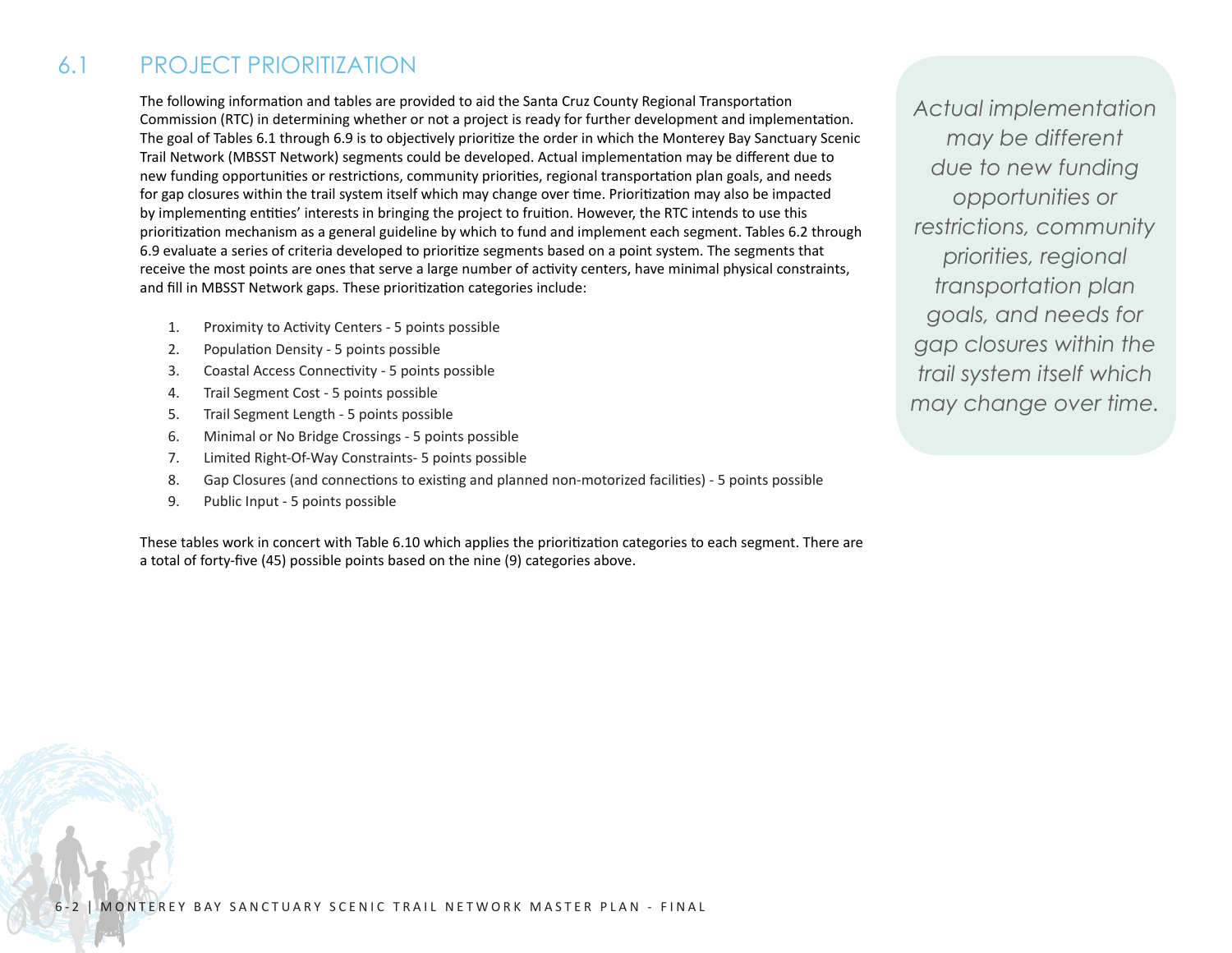# 6.1.1 EVALUATION CRITERIA AND METHODOLOGY

#### PROXIMITY TO ACTIVITY CENTERS - 5 POINTS POSSIBLE

This category represents the number of local and regional activity centers within 1/4-mile, 1/2-mile, and 1-mile of the proposed trail alignment. Activity centers include destinations such as educational facilities, employment and retail/commercial centers, parks, beaches, and tourist attractions.

The activity centers were counted per trail segment and assigned a corresponding point total. They were also assigned a distance multiplier based on the distances mentioned above, as centers located closer to the proposed trail alignment have a higher value to trail users.

The resulting Activity Center Type Per Segment matrix is shown in Table 3.1. The methodology for including the activity center data in Table 6.1 below.

|                |     | <b>Distance From Trail Multiplier</b> |     | <b>Number of</b>        | <b>Points</b> |  |  |
|----------------|-----|---------------------------------------|-----|-------------------------|---------------|--|--|
| <b>Segment</b> |     | $1/4$ mile $1/2$ mile $1$ mile        |     | <b>Activity Centers</b> |               |  |  |
|                |     | 1                                     |     | $0 - 10$                |               |  |  |
|                | 1.5 |                                       |     | $10.5 - 20$             |               |  |  |
| Per Segment    |     |                                       | 0.5 | $20.5 - 30$             | 3             |  |  |
|                |     |                                       |     | $30.5 - 40$             | 4             |  |  |
|                |     |                                       |     | $40.5 - 50$             |               |  |  |

#### **TABLE 6.1 - Proximity to Activity Centers Methodology and Points**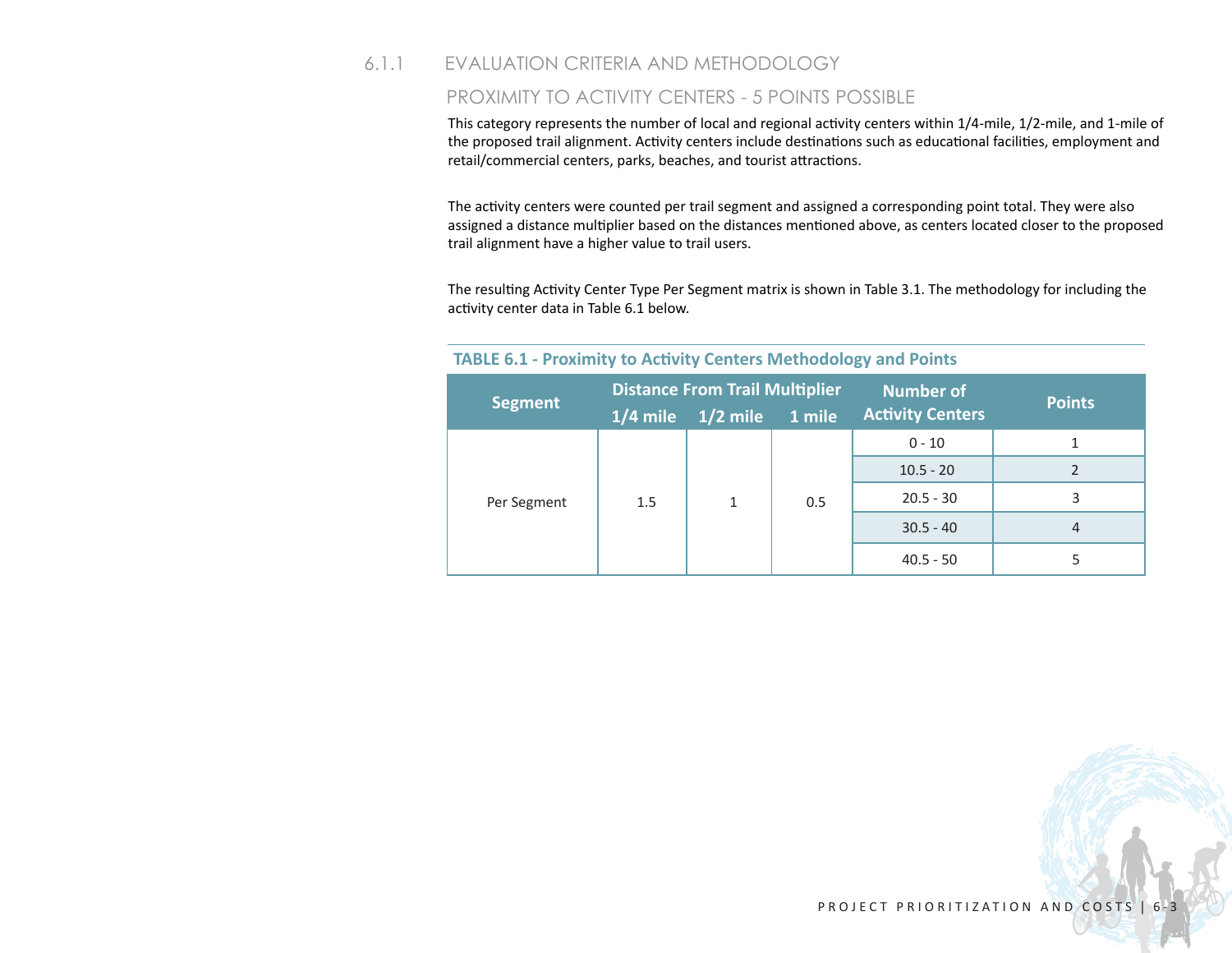# POPULATION DENSITY - 5 POINTS POSSIBLE

This category represents a trail segment's utility as it relates to numbers of potential localized users. The analysis is based on Census 2010 Block population data polygons within or intersecting a 1/2-mile buffer region for each segment. The potential benefit each trail segment provides, as it relates to population density, is reflected in the following point scale:

| <b>Description</b>                          | <b>Points</b> |
|---------------------------------------------|---------------|
| Segment area population greater than 20,000 | 5             |
| Segment area population of 15,001 to 20,000 | 4             |
| Segment area population of 10,001 to 15,000 |               |
| Segment area population of 5,001 to 10,000  | 2             |
| Segment area population of 0 to 5,000       |               |

# COASTAL ACCESS CONNECTIVITY - 5 POINTS POSSIBLE

The Coastal Rail Trail comprises most of the proposed trail alignment. It is part of the larger MBSST Network through Santa Cruz County and its connectivity to coastal access and local beaches is vitally important. This category assigns higher value where there is more connectivity to these coastal resources and breaks down as follows:

|  | <b>TABLE 6.3 - Coastal Access Connectivity Methodology</b> |
|--|------------------------------------------------------------|
|--|------------------------------------------------------------|

| <b>Description</b>                                        | <b>Points</b> |
|-----------------------------------------------------------|---------------|
| Trail runs adjacent to beach/shoreline/coastal bluffs     | 5             |
| Trail has three (3) or more direct coastal connections    | 3             |
| Trail has one (1) or two (2) direct coastal connections   |               |
| Trail does not directly connect to a coastal access point |               |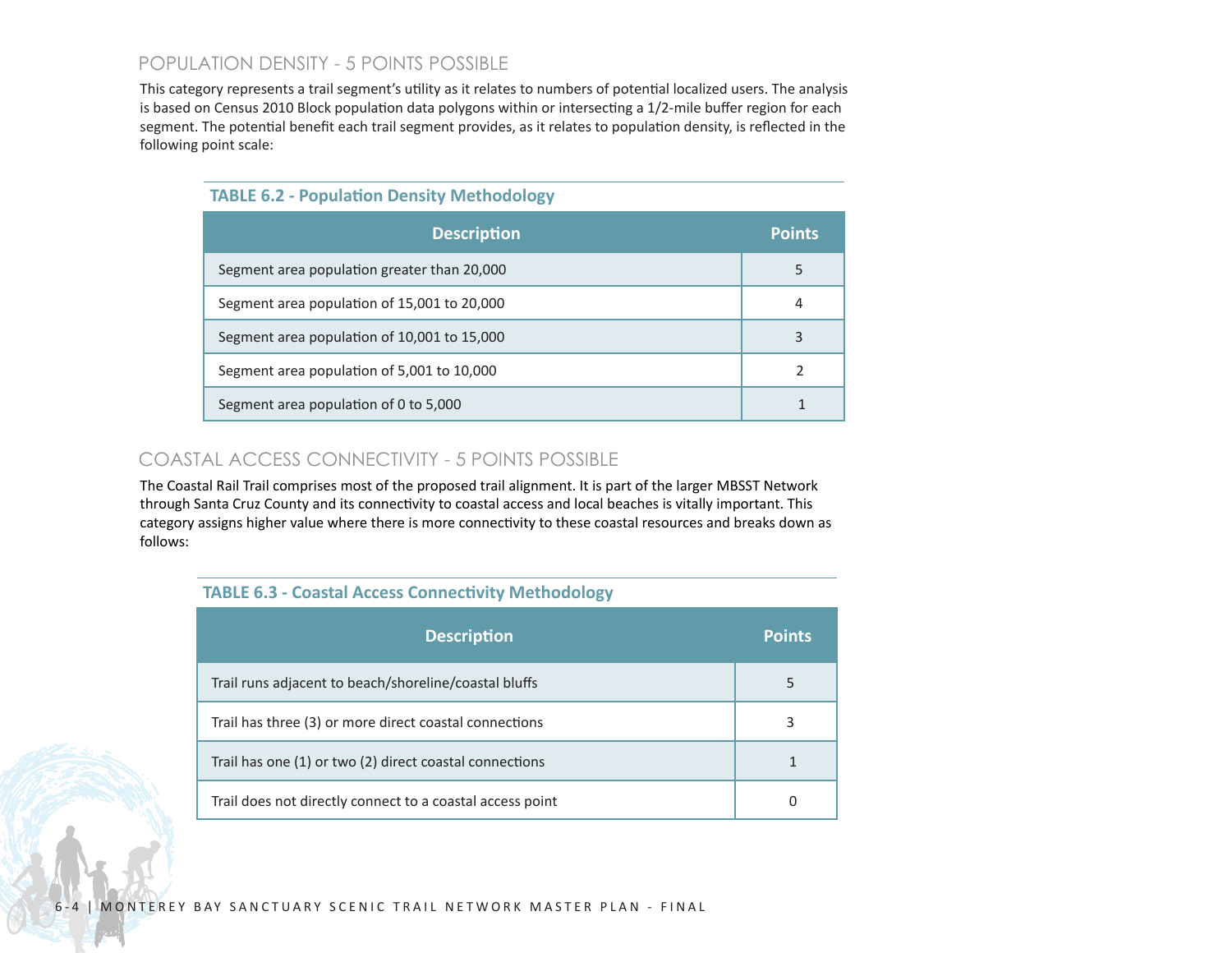### TRAIL SEGMENT COST - 5 POINTS POSSIBLE

The cost of a trail segment project directly influences the ability to implement it and how limited funding should be prioritized. Each project was rated on a scale of 1 to 5 points for estimated cost of implementation as shown in Table 6.4 below.

| <b>Estimated Segment Cost</b> | <b>Points</b> |
|-------------------------------|---------------|
| $$0 - $1,000,000$             | 5             |
| \$1,000,000 - \$2,500,000     | 4             |
| \$2,500,000 - \$5,000,000     | 3             |
| \$5,000,000 - \$7,500,000     | 2             |
| $$7,500,000 +$                |               |

#### **TABLE 6.4 - Trail Segment Cost Methodology**

#### SEGMENT LENGTH - 5 POINTS POSSIBLE

Trail segment length represents the physical amount of trail that will be available for public use per project segment. Longer trail segments receive a higher point total and the assigned values are represented in Table 6.5 below.

#### **TABLE 6.5 - Trail Segment Length Methodology**

| <b>Segment Length in Miles</b> | <b>Points</b> |
|--------------------------------|---------------|
| $0.00 - 1.00$ Miles            | 1             |
| 1.01 - 2.00 Miles              | $\mathcal{P}$ |
| 2.01 - 3.00 Miles              | 3             |
| 3.01 - 4.00 Miles              |               |
| $4.01 - 5.00 +$ Miles          | 5             |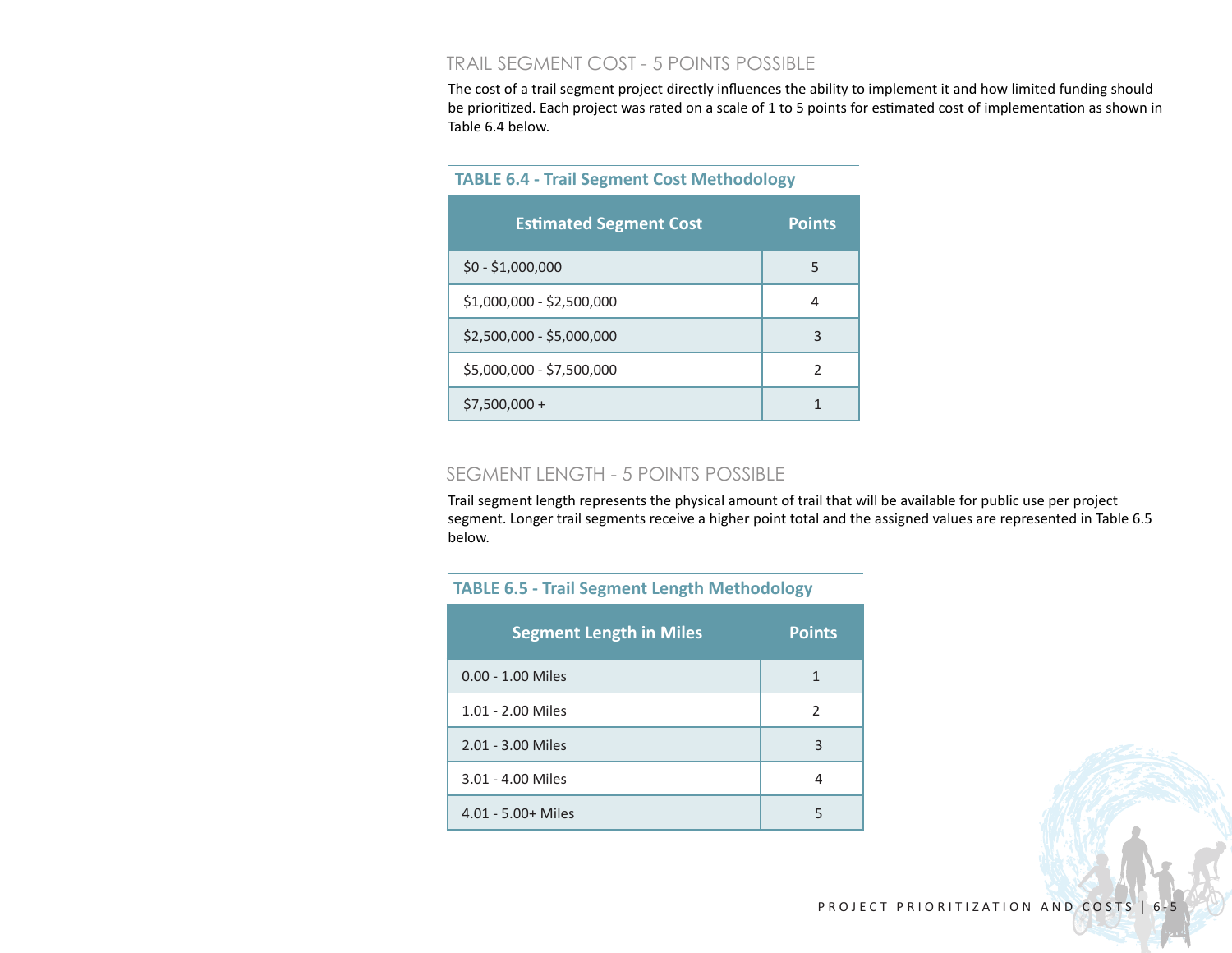# MINIMAL OR NO BRIDGE CROSSINGS - 5 POINTS POSSIBLE

Crossing an existing stream or highway via a new or modified bridge is a significant physical constraint in terms of construction cost, time, and permitting. There are several locations where the proposed trail alignment will need to utilize existing bridges or trestles to overcome existing obstacles. These crossings will need to be modified or built to accommodate the proposed trail. The corresponding cost and challenges associated with these efforts are significant, and therefore a lower number of points are awarded as the number of crossings increases. This is reflected in the following point scale:

#### **TABLE 6.6 - Minimal or No Bridge Crossings Methodology**

| <b>Description</b>                                                   | <b>Points</b> |
|----------------------------------------------------------------------|---------------|
| Proposed trail alignment encounters no bridge crossings              | 5             |
| Proposed trail alignment encounters one (1) bridge crossing          | 3             |
| Proposed trail alignment encounters two (2) or more bridge crossings |               |

### LIMITED RIGHT-OF-WAY (ROW) CONSTRAINTS - 5 POINTS POSSIBLE

This category represents the significance of physical and monetary constraints involved in constructing the proposed trail alignment through narrow right-of-way areas. The Coastal Rail Trail is the preferred alignment; however, a constrained railroad right-of-way area will necessitate realigning the railroad tracks to accommodate the proposed trail, or rerouting the trail around the constrained right-of-way area along existing streets.

In the Northern Reach, where the proposed trail alignment continues north beyond the railroad right-of-way, the Caltrans right-of-way along Highway 1 can accommodate the proposed trail without significant constraints. The difficulties involved with constrained right-of-ways are represented as follows:

| <b>Description</b>                                                                                                                                 | <b>Points</b> |
|----------------------------------------------------------------------------------------------------------------------------------------------------|---------------|
| Proposed trail alignment is in Caltrans ROW or existing railroad ROW that can<br>accommodate the trail without altering/moving the railroad tracks | 5             |
| Requires rerouting proposed trail alignment along existing streets                                                                                 |               |
| Requires obtaining an easement for proposed trail alignment                                                                                        |               |
| Requires permitting and moving/realigning railroad tracks                                                                                          |               |

#### **TABLE 6.7 - Limited Right-of-Way (ROW) Constraints Methodology**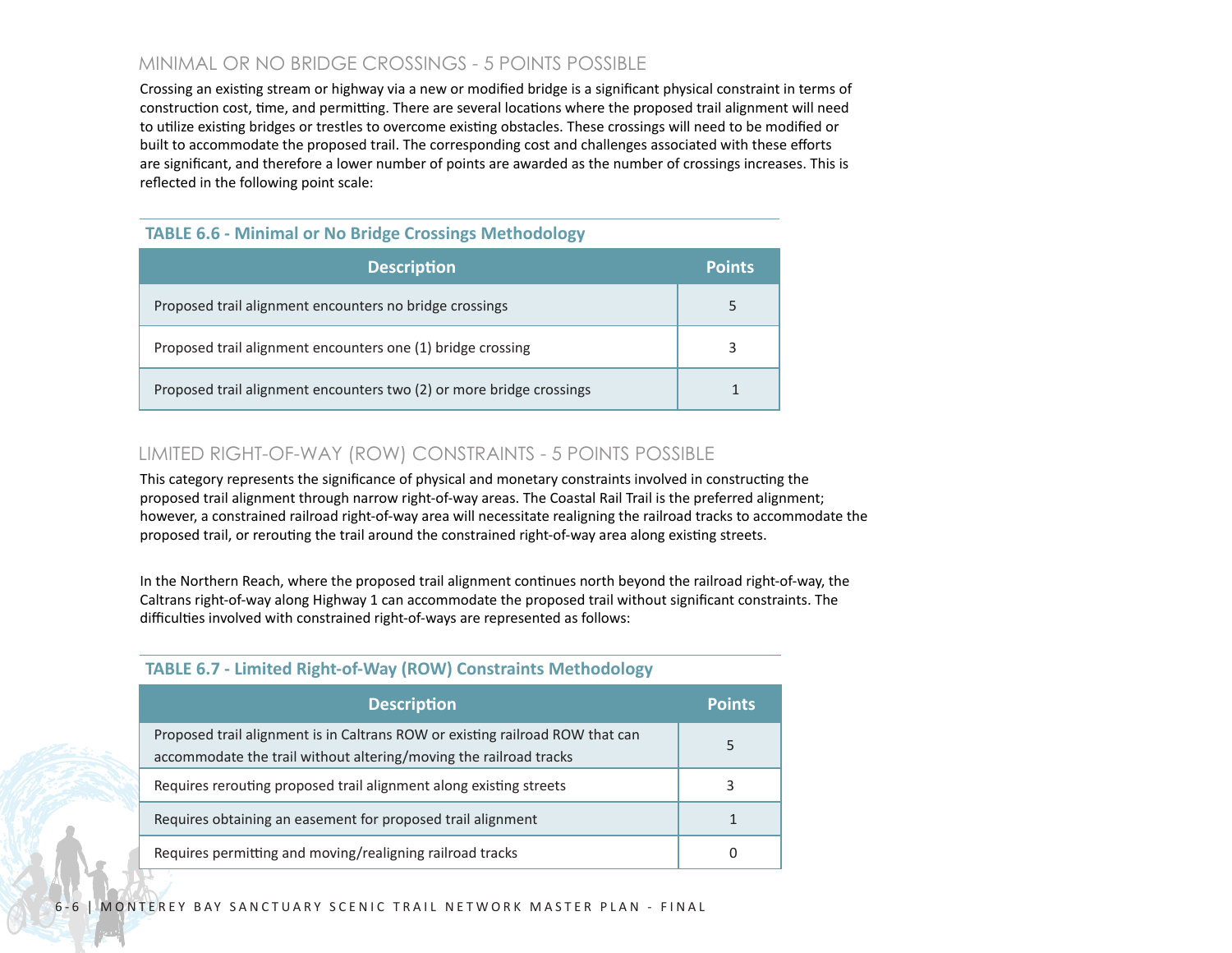*A gap closure completes a trail segment to an activity center or between two existing trail facilities.*

*Public input and participation is an important part of the prioritization process.*

# GAP CLOSURES (AND CONNECTIONS TO EXISTING AND PLANNED NON-MOTORIZED FACILITIES) - 5 POINTS POSSIBLE

This category evaluates a trail segment's ability to connect to existing trail systems or networks. Such connections provide the value-added benefit of expanding the continuity of the overall MBSST Network, increasing connectivity to destination areas and recreational uses, and potentially increasing public usage of the existing trails. The benefits of connecting to existing trails are reflected by the following point scale:

### **TABLE 6.8 - Gap Closures (and Connection to Non-Motorized Facilities) Methodology**

| <b>Description</b>                                                    | <b>Points</b> |
|-----------------------------------------------------------------------|---------------|
| Trail connects to three (3) or more existing non-motorized facilities |               |
| Trail connects to two (2) existing non-motorized facilities           |               |
| Trail connects to one (1) existing non-motorized facility             |               |
| Trail does not connect to any existing non-motorized facility         |               |

### PUBLIC INPUT - 5 POINTS POSSIBLE

Public input and participation is an important part of the prioritization process. Community members involved at the public workshops and other outreach efforts represent potential trail users and concerned residents. As a result of the outreach process, Table 6.9 was developed to represent community preferences. Table 6.10 includes the cumulative sum of each participating community member's top two preferences. Points reflecting their priorities are assigned to proposed trail segments by the following point scale:

#### **TABLE 6.9 - Public Input Methodology**

| <b>Description</b>                                            | <b>Points</b> |
|---------------------------------------------------------------|---------------|
| Segment was identified as one of the top 3 preferred segments | 5             |
| Segment was ranked as the 4th or 5th in priority              |               |
| Segment was ranked as the 6th through 10th in priority        | 3             |
| Segment was ranked as the 11th through 15th in priority       |               |
| Segment was ranked as the 16th through 20th in priority       |               |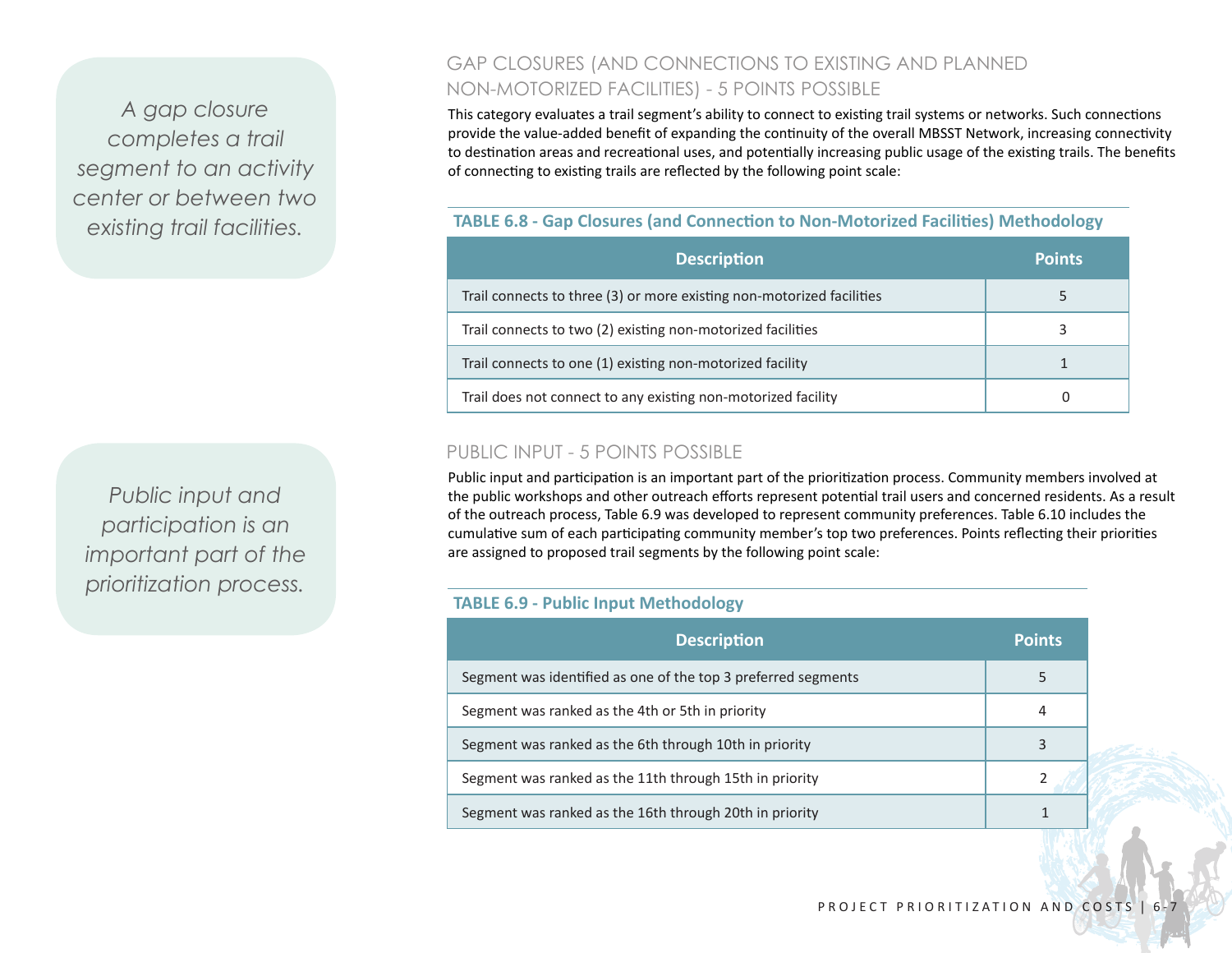# 6.2 PRIORITIZATION MATRIX

# 6.2.1 PROJECT PRIORITIZATION

Table 6.10 shows the scoring guide for each trail segment based on tabulating the applicable points from Tables 6.1 to 6.9. Each segment can earn a possible 45 points. Segments with the highest point totals within their reach are considered to be the most likely to be funded in the early stages of trail development. A detailed analysis of the project priority list is described in Section 6.3.

| CATEGORY                           | TRAIL ALIGNMENT SEGMENT       |            |                         |                  |       |            |       |        |                 |                     |      |                          |             |      |      |      |                |                          |                 |          |
|------------------------------------|-------------------------------|------------|-------------------------|------------------|-------|------------|-------|--------|-----------------|---------------------|------|--------------------------|-------------|------|------|------|----------------|--------------------------|-----------------|----------|
| (WITH POINT TOTALS)                |                               |            | $\overline{\mathbf{3}}$ | 4                | 5     | 6          |       | 8      | -9              | 10                  | 11   | 12                       | 13          | 14   | 15   | 16   | 17             | 18                       | 19              | 20       |
| SEGMENT LENGTH (IN MILES)*         | 1.06                          | 4.77       | 1.11                    | 3.64             | 10.55 | 1.49       | 3.10  | 0.77   | 1.73            | 1.50                | 3.20 | 1.14                     | 0.85        | 1.17 | 1.37 | 2.66 | 4.00           | 4.01                     | 0.47            | 0.74     |
| SEGMENT COST (IN MILLIONS) \$      | 0.11                          | 0.31<br>-S | 2.55                    | 2.69<br><b>S</b> | 15.01 | 3.11<br>-S | 11.22 | 10.31  | 11.91           | 9.71                | 8.87 | 10.83                    | 3.31<br>- 5 | 2.08 | 4.74 | 3.61 | 19.96          | 3.01                     | 0.38            | 3.01     |
| <b>Activity Centers</b>            | ∠                             | ∠          |                         |                  |       |            |       |        |                 |                     |      | ∠                        |             |      |      |      |                |                          | ∠               |          |
| <b>Population Density</b>          |                               |            |                         |                  |       |            |       |        |                 |                     |      | $\overline{\phantom{a}}$ |             |      |      |      |                | $\bigcap$<br>≺           | $\sqrt{2}$<br>3 |          |
| <b>Coastal Access Connectivity</b> | $\overline{a}$<br>b.          | $\sqrt{2}$ | 3                       |                  |       |            |       |        | $\sqrt{2}$<br>3 |                     | 5    |                          |             |      |      |      | $\Omega$       | $\Omega$                 | $\overline{0}$  | $\Omega$ |
| <b>Segment Cost</b>                |                               |            | $\sqrt{2}$              | $\sqrt{2}$       |       |            |       |        |                 |                     |      |                          |             |      |      |      |                | $\sim$                   |                 |          |
| Segment Length                     | $\sim$<br>ے                   |            | $\overline{ }$<br>ے     | $\overline{4}$   |       |            |       |        |                 | $\overline{ }$<br>∠ | 4    | $\overline{ }$<br>∠      |             |      |      |      |                |                          |                 |          |
| Minimal or No Bridge Crossings     | $\overline{\phantom{a}}$<br>Ь |            | $\sqrt{2}$              |                  |       |            |       | $\sim$ |                 | $\sim$<br>3         |      |                          |             |      |      |      |                |                          |                 |          |
| Limited ROW Constraints            | $\overline{0}$                | $\Omega$   |                         |                  |       |            |       |        |                 | $\overline{0}$      |      |                          |             |      |      |      | $\mathbf{R}$   | $\sqrt{2}$               |                 |          |
| <b>Gap Closures</b>                | $\sim$<br>đ.                  |            | 0                       | $\Omega$         |       |            |       |        |                 | 3                   |      | 3                        |             |      |      |      | $\overline{0}$ | $\sqrt{2}$               |                 |          |
| Public Input                       |                               |            |                         | $\sqrt{2}$       |       |            |       |        |                 | 4                   |      | 3                        |             |      |      |      | $\sqrt{2}$     | $\overline{\mathcal{L}}$ |                 |          |
| <b>Total Points (out of 45)</b>    | 24                            | 24         | 15                      | 21               | 33    | 28         | 33    | 30     | 31              | 24                  | 28   | 17                       | 17          | 22   | 20   | 20   | 14             | 26                       | 23              | 20       |

# **TABLE 6.10 - Project Prioritization Matrix PROJECT PRIORITIZATION MATRIX**

Note: \*Segment Length refers to total combined length of Coastal Rail Trail and Coastal Trail alignments.

#### 6.2.2 SEGMENT PRIORITY RANKING

Table 6.11 utilizes data from the Prioritization Matrix and ranks the segments by overall trail and also by reach. This data provides countywide and regional guidance as to which segments may develop ahead of others based on the priority analysis.

#### **TABLE 6.11 - Segment Priority Ranking**

| <b>SEGMENT PRIORITY RANKING</b> |                                  |                 |                 |                              |                      |                 |                 |                 |                 |                  |                          |                 |                  |                  |                  |                  |                  |                       |                  |                  |
|---------------------------------|----------------------------------|-----------------|-----------------|------------------------------|----------------------|-----------------|-----------------|-----------------|-----------------|------------------|--------------------------|-----------------|------------------|------------------|------------------|------------------|------------------|-----------------------|------------------|------------------|
| <b>ITEM</b>                     | PRIORITY RANKING*: OVERALL TRAIL |                 |                 |                              |                      |                 |                 |                 |                 |                  |                          |                 |                  |                  |                  |                  |                  |                       |                  |                  |
|                                 | 1 <sup>st</sup>                  | 2 <sup>nd</sup> | 3 <sup>rd</sup> | 4 <sup>th</sup>              | 5 <sup>th</sup>      | 6 <sup>th</sup> | 7 <sup>th</sup> | 8 <sup>th</sup> | q <sup>th</sup> | 10 <sup>th</sup> | 11 <sup>th</sup>         | $12^{th}$       | 13 <sup>th</sup> | 14 <sup>th</sup> | 15 <sup>th</sup> | 16 <sup>th</sup> | 17 <sup>th</sup> | 18 <sup>th</sup>      | 19 <sup>th</sup> | 20 <sup>th</sup> |
| Trail Segment                   |                                  | 5               | 9               | 8                            | 6                    | 11              | 18              | 10              |                 | $\overline{2}$   | 19                       | 14              | 4                | 20               | 16               | 15               | 13               | 12                    | 3                | 17               |
| <b>Total Points</b>             | 33                               | 33              | 31              | 30                           | 28                   | 28              | 26              | 24              | 24              | 24               | 23                       | 22              | 21               | 20               | 20               | 20               | 17               | 17                    | 15               | 14               |
| % of Total Possible Points (45) | 73%                              | 73%             | 69%             | 67%                          | 62%                  | 62%             | 58%             | 53%             | 53%             | 53%              | 51%                      | 49%             | 47%              | 44%              | 44%              | 44%              | 38%              | 38%                   | 33%              | 31%              |
|                                 |                                  |                 |                 |                              |                      |                 |                 |                 |                 |                  |                          |                 |                  |                  |                  |                  |                  |                       |                  |                  |
| <b>ITEM</b>                     | PRIORITY RANKING*: BY REACH      |                 |                 |                              |                      |                 |                 |                 |                 |                  |                          |                 |                  |                  |                  |                  |                  |                       |                  |                  |
|                                 | <b>NORTHERN REACH</b>            |                 |                 |                              | <b>CENTRAL REACH</b> |                 |                 |                 |                 |                  | <b>WATSONVILLE REACH</b> |                 |                  |                  |                  |                  |                  |                       |                  |                  |
|                                 | 1 <sup>st</sup>                  | 2 <sub>nd</sub> | 3 <sup>rd</sup> | $\boldsymbol{a}^{\text{th}}$ | 5 <sup>th</sup>      | $\mathbf{I}$ st | 2 <sup>nd</sup> | 3 <sup>rd</sup> | $\mathbf{A}$ th | 5 <sup>th</sup>  | 6 <sup>th</sup>          | 7 <sup>th</sup> | g <sup>th</sup>  | q <sup>th</sup>  | 1 <sub>st</sub>  | 2 <sup>nd</sup>  | $3^{\text{rd}}$  | $\Lambda^{\text{th}}$ | 5 <sup>th</sup>  | 6 <sup>th</sup>  |
| Trail Segment                   | 5                                |                 | $\overline{2}$  | 4                            | 3                    |                 | 9               | 8               | 6               | 11               | 10                       | 14              | 13               | 12               | 18               | 19               | 20               | 16                    | 15               | 17               |
| Total Points                    | 33                               | 24              | 24              | 21                           | 15                   | 33              | 31              | 30              | 28              | 28               | 24                       | 22              | 17               | 17               | 26               | 23               | 20               | 20                    | 20               | 14               |
| % of Total Possible Points (45) | 73%                              | 53%             | 53%             | 47%                          | 33%                  | 73%             | 69%             | 67%             | 62%             | 62%              | 53%                      | 49%             | 38%              | 38%              | 58%              | 51%              | 44%              | 44%                   | 44%              | 31%              |
| SEGMENT COST (IN MILLIONS)      | 15.01                            | 0.11            | 0.31            | 2.69                         | 2.55<br>-S           | 11.22           | 11.91           | 10.31<br>-5     | 8.87            | 3.11             | 9.71                     | 2.08            | 3.31             | 10.83<br>- 5     | 3.01             | 0.38             | 3.01             | 3.61                  | 4.74             | 19.96<br>5       |
|                                 | \$20,657,456                     |                 |                 |                              | 71,354,320           |                 |                 |                 |                 | 34,712,304       |                          |                 |                  |                  |                  |                  |                  |                       |                  |                  |

Note: \*If two or more segments accumulate the same number of points, the segment with the least associated cost is given a higher priority.

6-8 | MONTEREY BAY SANCTUARY SCENIC TRAIL NETWORK MASTER PLAN - FINAL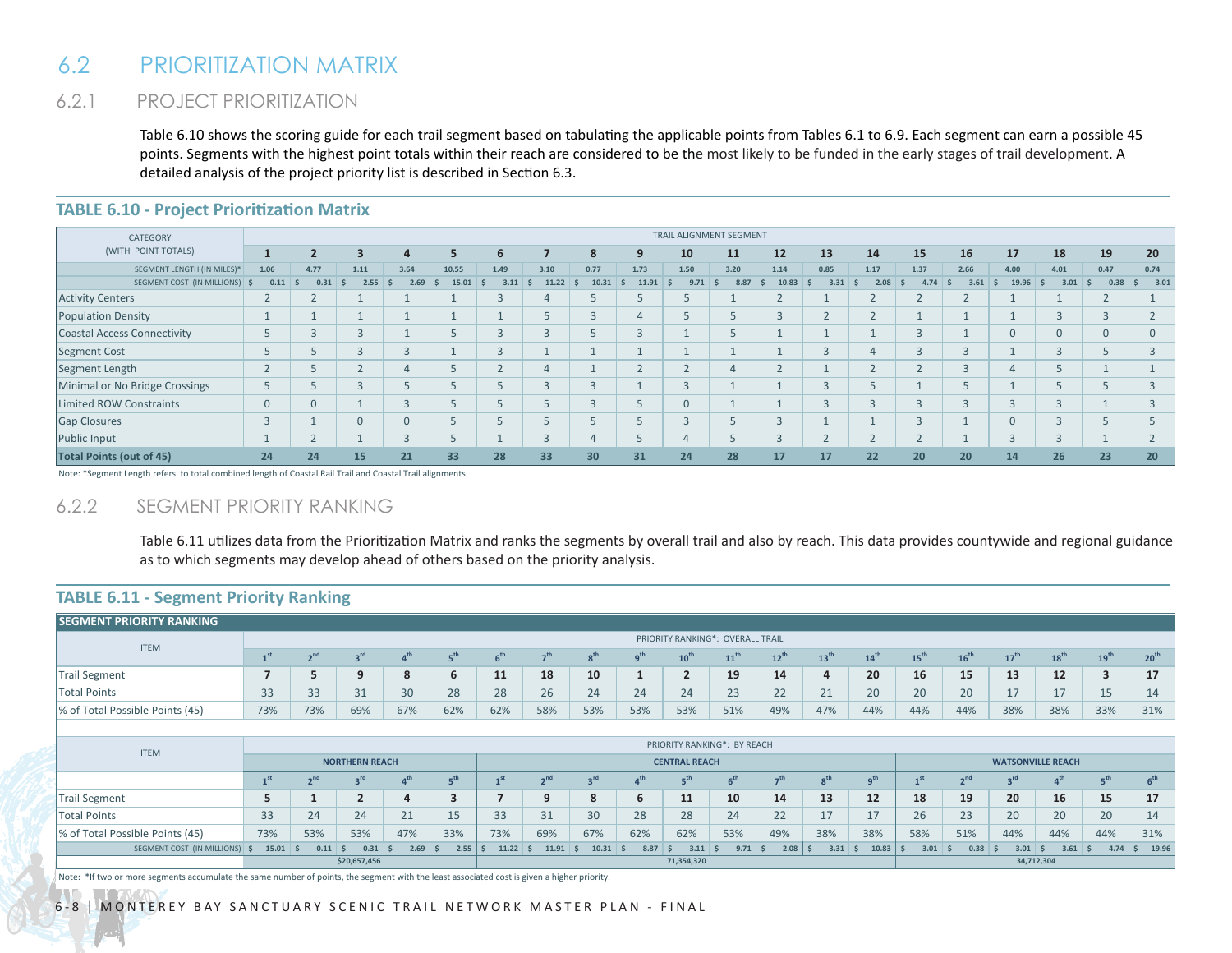# 6.3 PROJECT LIST

# 6.3.1 NORTHERN REACH PROJECTS

The Northern Reach includes Segments 1-5. Table 6.12 prioritizes the segments by the number of points they received. The segments that received the most number of points are considered the most feasible for implementing within a short time frame. This includes Segments 5, 1, and 2 as the top three segments.

These segments provide gap closures to existing MBSST segments, provide access to numerous activity centers, connect to the coastal edge and beaches, and provide connectivity to other existing local and regional bikeway and pedestrian facilities. Segment 5 is particularly in a good position for implementation as it falls within the railroad right-of-way corridor with minimal private land interference or significant environmental impacts. Segments 4 and 3 may require a bit more lead time to resolve physical design constraints, ROW conflicts, complex coastal connections, and other budgetary challenges. However, these segments serve to close the gap in the overall trail network, which will help elevate their importance for funding.

| <b>Points</b> | <b>Segment</b>                                         | Length             | <b>Cost</b>  | <b>Document</b><br><b>Reference Page</b> |  |  |
|---------------|--------------------------------------------------------|--------------------|--------------|------------------------------------------|--|--|
| 33            | 5 - Davenport and Wilder Ranch                         | 10.55 miles        | \$15,006,784 | 4-25 to 4-34                             |  |  |
| 24            | 1 - Waddell Bluffs                                     | 1.06 miles         | \$107,120    | 4-5 to 4-8                               |  |  |
| 24            | 2 - Greyhound Rock/Cal Poly Bluffs                     | 4.77 miles         | \$308,032    | 4-9 to 4-14                              |  |  |
| 21            | 4 - Davenport Landing/End of<br><b>Railroad Tracks</b> | 3.64 miles         | \$2,685,424  | 4-21 to 4-24                             |  |  |
| 15            | 3 - Upper Coast Dairies at Scott<br>Creek              | 1.11 miles         | \$2,550,096  | 4-15 to 4-20                             |  |  |
|               | <b>TOTALS</b>                                          | <b>21.13 miles</b> | \$20,657,456 |                                          |  |  |

#### **TABLE 6.12 - Northern Reach Projects**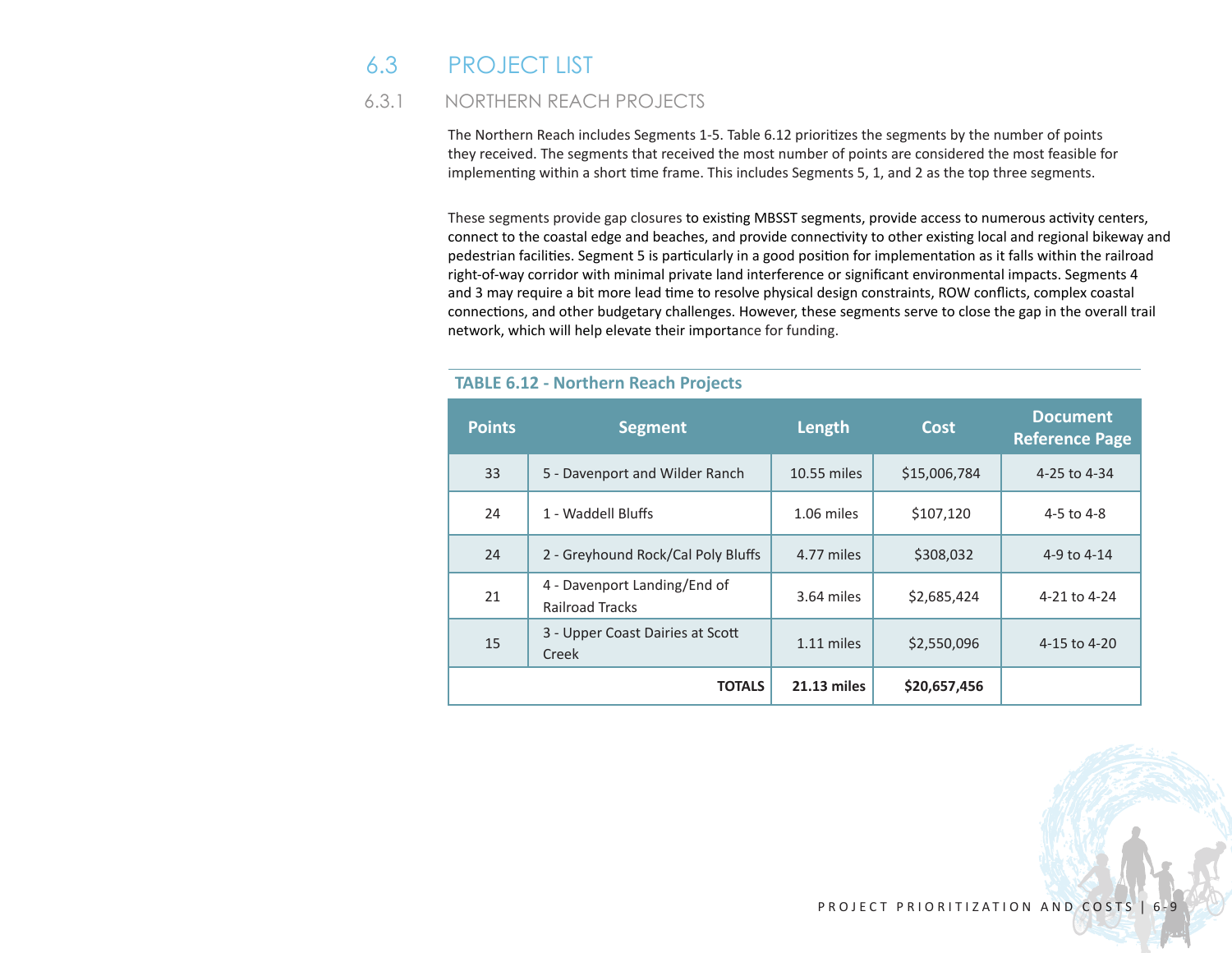# 6.3.2 CENTRAL REACH PROJECTS

The Central Reach includes Segments 6-14. Table 6.13 prioritizes the segments by the number of points they received. The segments that received the most number of points are considered the most feasible for implementing within a short time frame. This includes Segments 7, 9, and 8 as the top three segments.

These segments provide gap closures to existing MBSST segments, provide access to numerous activity centers, connect to the coastal edge and beaches, and provide connectivity to other existing local and regional bikeway and pedestrian facilities. These segments are located in some of the most densely populated areas of the MBSST Network and provide ideal start/end points from residential neighborhoods. Some of the segments that received a lower number of points did so due to influences such as: high cost of construction, difficult or numerous rail crossings, narrow right-of-way, minimal access to greater population, and other limiting factors. However, these segments serve to close the gap in the overall trail network, which will help elevate their importance for funding.

| <b>Points</b> | <b>Segment</b>                             | Length       | <b>Cost</b>  | <b>Document</b><br>Reference<br>Page |  |  |
|---------------|--------------------------------------------|--------------|--------------|--------------------------------------|--|--|
| 33            | 7 - Coastal Santa Cruz                     | 3.10 miles   | \$11,218,016 | 4-39 to 4-44                         |  |  |
| 31            | 9 - Twin Lakes                             | 1.73 miles   | \$11,914,384 | 4-51 to 4-56                         |  |  |
| 30            | 8 - Santa Cruz Beach<br><b>Boardwalk</b>   | $0.77$ miles | \$10,314,240 | 4-45 to 4-50                         |  |  |
| 28            | 6 - Wilder Ranch<br>Trailhead/Shaffer Road | 1.49 miles   | \$3,114,224  | 4-35 to 4-38                         |  |  |
| 28            | 11 - Capitola-Sea Cliff                    | 3.20 miles   | \$8,868,336  | 4-61 to 4-66                         |  |  |
| 24            | 10 - Live Oak/Jade St Park                 | 1.50 miles   | \$9,707,440  | 4-57 to 4-60                         |  |  |
| 22            | 14 - Seascape                              | 1.17 miles   | \$2,079,872  | 4-79 to 4-82                         |  |  |
| 17            | 13 - Rio Del Mar-Hidden<br>Beach           | 0.85 miles   | \$3,306,112  | 4-73 to 4-78                         |  |  |
| 17            | 12 - Aptos Village                         | 1.14 miles   | \$10,831,696 | 4-67 to 4-72                         |  |  |
|               | <b>TOTALS</b>                              | 14.95 miles  | \$71,354,320 |                                      |  |  |

#### **TABLE 6.13 - Central Reach Projects**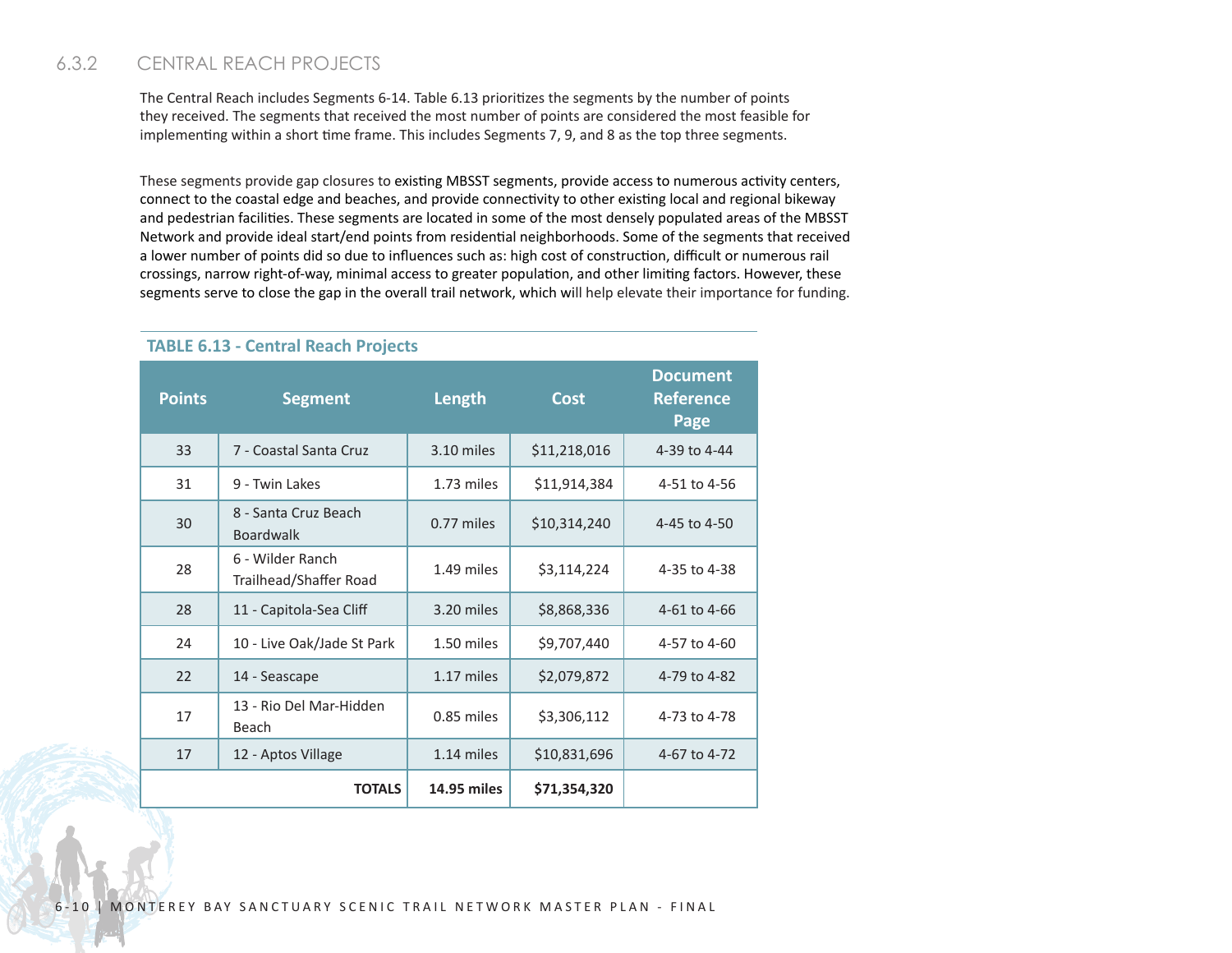### 6.3.3 WATSONVILLE REACH PROJECTS

The Watsonville Reach includes Segments 15-20. Table 6.14 prioritizes the segments by the number of points they received. The segments that received the most number of points are considered the most feasible for implementing within a short time frame. This includes Segments 18, 19, and 20 as the top three segments.

These segments provide gap closures to existing MBSST segments, provide access to numerous activity centers, and provide connectivity to other existing local and regional bikeway and pedestrian facilities. These segments are located in some of the most densely populated areas of the Watsonville Reach and provide ideal start/end points from residential neighborhoods and the city of Watsonville. Segments 16 and 15 may require a bit more lead time to resolving physical design constraints, ROW conflicts, bridge design and construction, and other budgetary challenges. However, these segments serve to close the gap in the overall trail network, which will help elevate their importance for funding.

| <b>Points</b> | <b>Segment</b>                               | Length             | Cost         | <b>Document</b><br><b>Reference Page</b> |  |
|---------------|----------------------------------------------|--------------------|--------------|------------------------------------------|--|
| 26            | 18 - Watsonville Slough<br>Open Space Trails | 4.01 miles         | \$3,010,720  | 4-99 to 4-104                            |  |
| 23            | 19 - Walker Street, City of<br>Watsonville   | 0.47 miles         | \$381,280    | 4-105 to 4-108                           |  |
| 20            | 20 - Pajaro River                            | 0.74 miles         | \$3,009,136  | 4-109 to 4-112                           |  |
| 20            | 16 - Ellicott Slough                         | 2.66 miles         | \$3,613,600  | 4-89 to 4-92                             |  |
| 20            | 15 - Manresa State Beach                     | 1.37 miles         | \$4,735,680  | 4-83 to 4-88                             |  |
| 14            | 17 - Harkins Slough                          | 4.0 miles          | \$19,961,888 | 4-93 to 4-98                             |  |
|               | <b>TOTALS</b>                                | <b>13.25 miles</b> | \$34,712,304 |                                          |  |

#### **TABLE 6.14 - Watsonville Reach Projects**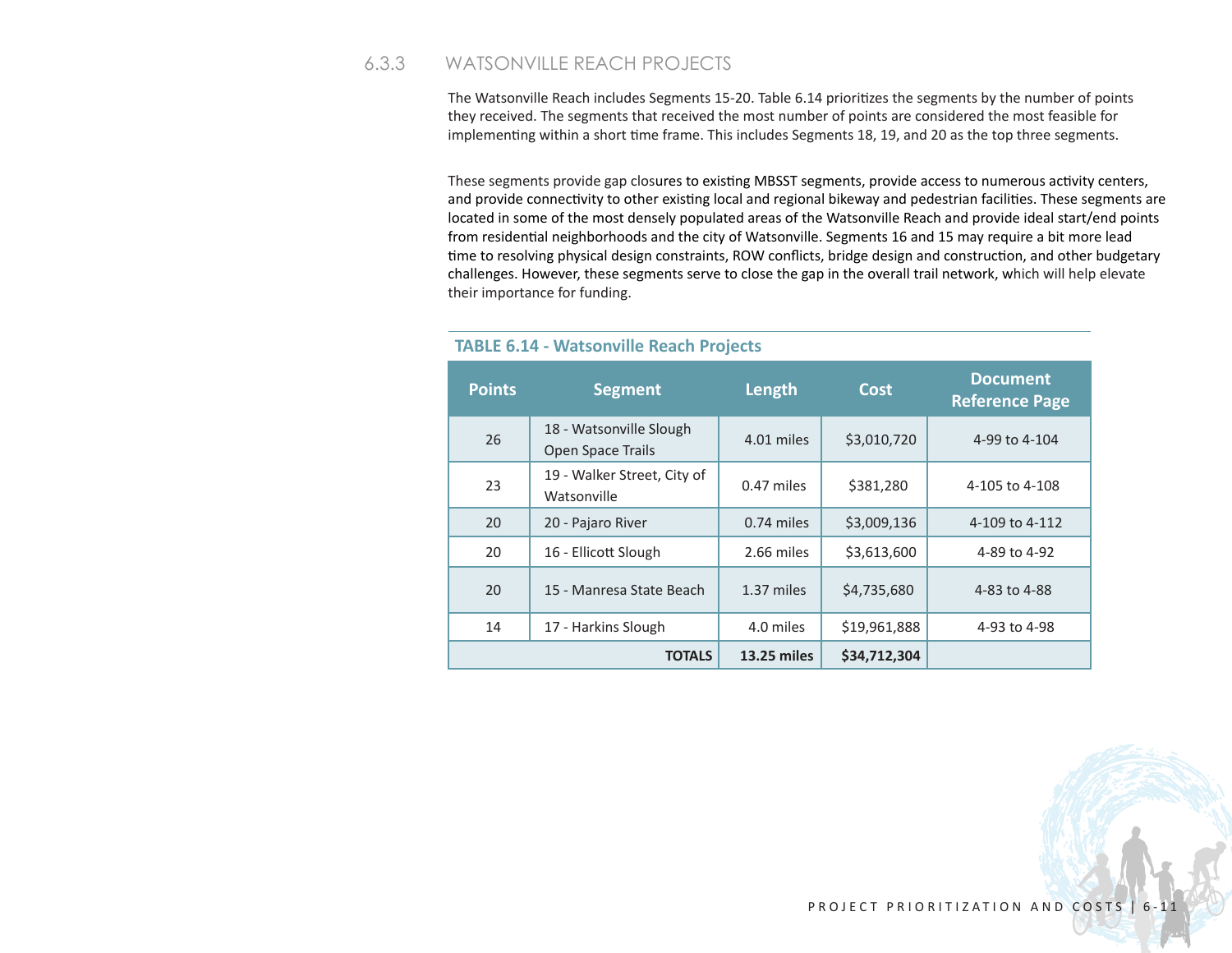

*Figure 6.1 Summary of cost by trail facility type*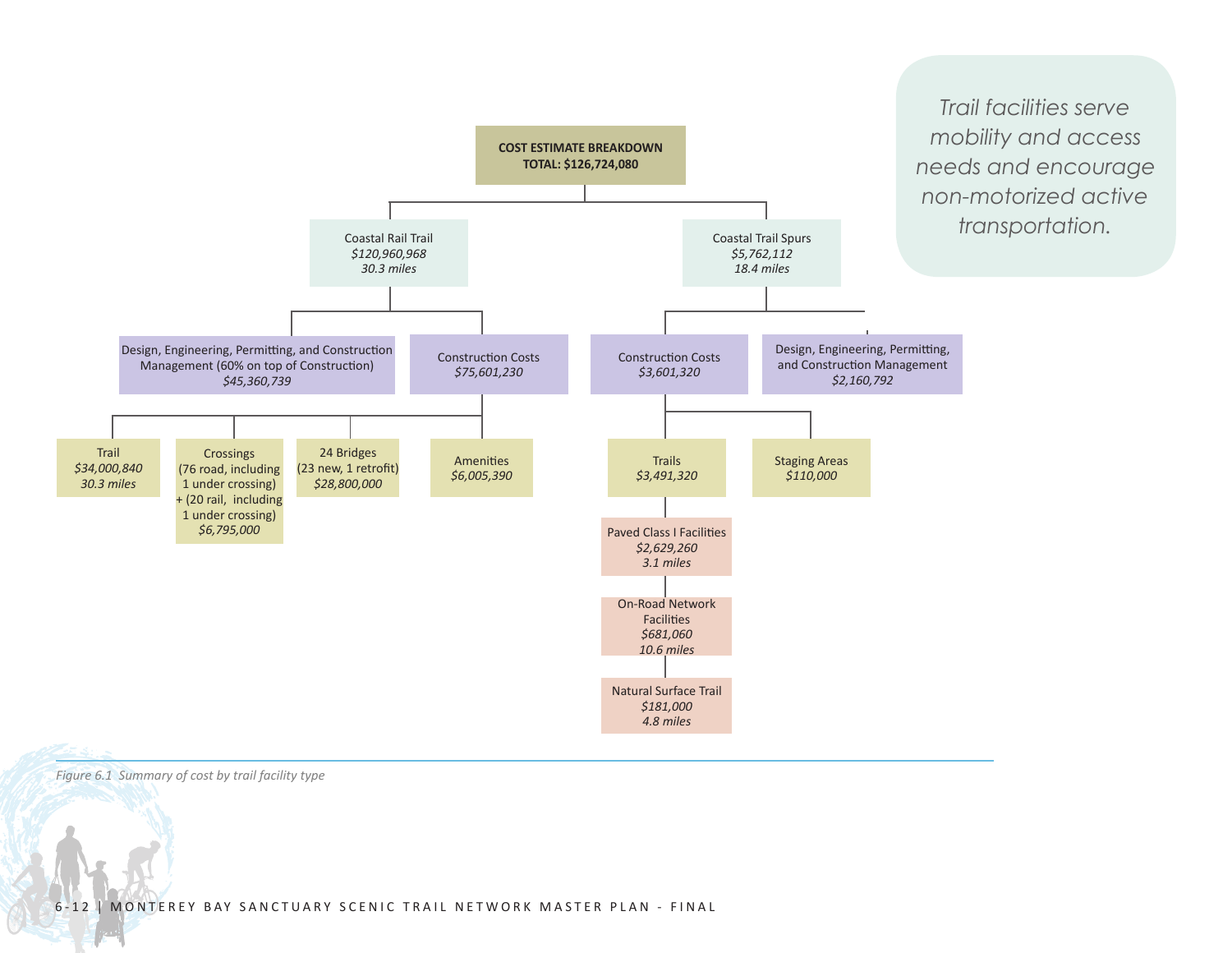#### PERMIT AND APPROVAL TYPES

- A. Approval by the California Public Utilities Commission Rail Crossing Engineering Section;
- B. Local jurisdiction adoption (including Santa Cruz County, Monterey County [for Segment 20] and cities of Santa Cruz, Capitola, and Watsonville);
- C. Coastal Development Permit(s) from Santa Cruz County or California Coastal Commission;
- D. Section 404 Permit(s) from the U.S. Army Corps of Engineers;
- E. Section 1600 Permit(s) from the California Department of Fish and Game Wildlife;
- F. Section 401 Water Quality Certification from the Regional Water Quality Control Board;
- G. Approval by the U.S. Fish and Wildlife Service;
- H. Approval by the California Public Utilities Commission Rail Crossing Engineering Section;
- I. Caltrans Encroachment Permit(s) and/or Approval by Federal Railroad Administration.
- J. Marine Mammal Protection Act Incidental Harassment Authorization Permit

# 6.4 PERMITS AND APPROVALS

Typically each segment or combination of segments that is pursued as a project will involve obtaining several permits and agreements. This section summarizes the types of permits and the basic process for each.

# COASTAL DEVELOPMENT PERMIT - LOCAL GOVERNMENT OR COASTAL **COMMISSION**

Nearly any kind of improvement, even signs, requires a Coastal Development Permit (CDP). Signs and other rudimentary improvements can be approved administratively, but the projects contained in the Master Plan are significant and will require a full permit and hearing.

While Santa Cruz County will handle the majority of CDP applications, it is anticipated that CDPs will also be required for the Cities of Santa Cruz, Capitola, and Watsonville. In "original jurisdiction" wetland areas, CDP applications will be submitted directly to the Coastal Commission itself. These areas include the mouth of the San Lorenzo River, the Woods Lagoon (Harbor) area, Soquel Creek Lagoon in Capitola, and six other locations. The Coastal Commission will also hear appeals of a locally approved CDP. The legal standard of review for the delegated jurisdiction areas includes the respective Local Coastal Program (LCP) for each of the local governments, in addition to the public access and recreation policies contained in Chapter 3 of the California Coastal Act.

The standard of review for CDPs is the Coastal Commission-certified LCP, including the LCP's Land Use Plan and implementing ordinances. Certain actions contemplated in this Master Plan were not anticipated at the time of original LCP certification, e.g., dual use of the rail corridor. These instances may trigger the need for LCP amendment before the CDP application can be considered.

For qualifying Public Works projects, the California Coastal Act also provides an alternative development review process that does not entail a locally issued CDP. This process requires prior Coastal Commission approval of a Public Works Plan (PWP). At Wilder Ranch State Park, for example, projects identified in the approved PWP do not need separate approval as CDPs. Although only rarely utilized, the PWP process is an available option for future state park, local park agency, utility agency, Caltrans, and local and regional transportation agency projects that are subject to the California Coastal Act.

The Coastal Zone Management Act (CZMA), enacted in 1972, is the corresponding federal legislation. In accordance with the CZMA, the California Coastal Act and the various Local Coastal Programs comprise the federally designated California Coastal Management Program (CCMP). In addition to its primary development review responsibilities under the California Coastal Act, an ongoing role for the Coastal Commission is to review federal agency actions for consistency with the CCMP.

Appeals of county and city actions, original jurisdiction CDPs, requests for approval of PWPs, Long Range Development Plans (applicable to University of California, Santa Cruz lands), federal consistency matters, and any submitted LCP amendment requests are heard by the Coastal Commission at its regularly scheduled meetings.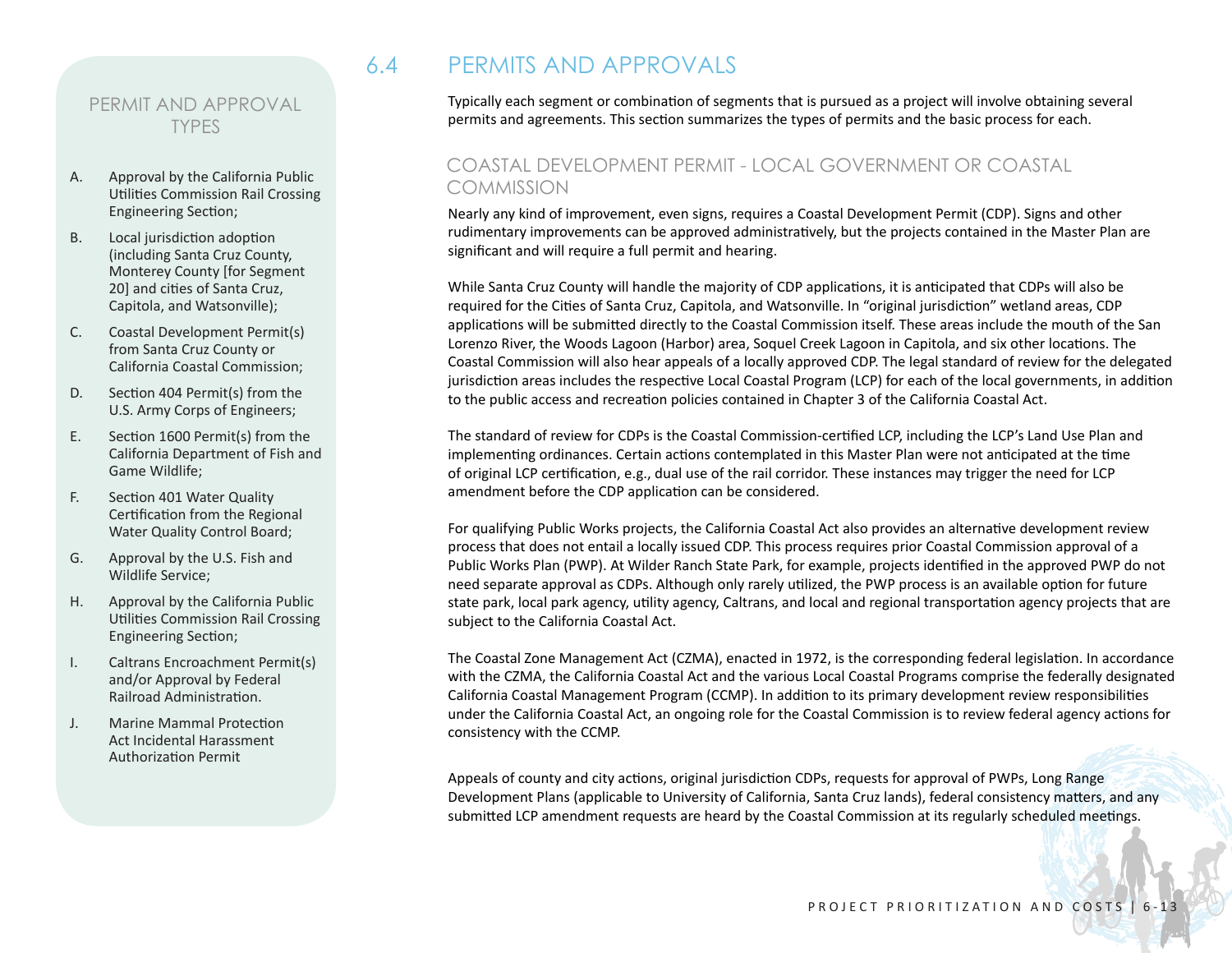### U.S. ARMY CORPS OF ENGINEERS (USACE) PERMIT

A Section 404 Permit application to the USACE for placement of fill, including consultation with the U.S. Fish and Wildlife Service, may be required to satisfy the requirements of Section 404(b)(1) of the Clean Water Act (CWA).

A Jurisdictional Delineation Report, or wetland delineation, is part of the technical studies required in any location where there is potential for wetlands to occur. This maps and obtains USACE concurrence on jurisdictional "Waters of the U.S.," including wetlands (if present), and/or "Waters of the State."

### STRFAMBED AI TERATION AGREEMENT - CALIFORNIA DEPARTMENT OF FISH AND WILDLIFE (CDFW)

A Section 1602 Lake or Streambed Notification/Application for a Streambed Alteration Agreement will need to be submitted to CDFW for any work that may impact a stream or related riparian habitat.

#### CALTRANS ENCROACHMENT PERMIT - CALTRANS OR SANTA CRUZ COUNTY

Where the project involves work or permanent improvements within the state highway right-of-way or county road right-of-way, an encroachment permit from Caltrans or the county will be required. This typically requires a maintenance agreement with either a public agency or a non-profit organization to ensure that the MBSST Network facilities in the highway right-of-way will be adequately maintained.

#### RAIL CROSSING - CALIFORNIA PUBLIC UTILITIES COMMISSION (CPUC)

CPUC staff ensure that rail crossings are safely designed, constructed, and maintained, and CPUC authorization is required prior to constructing a new rail crossing or modifying an existing rail crossing. Commission authorization may be requested by filing a formal application with typical requests taking 45 days to 12 months for approval. There are 101 CPUC crossings along Coastal Rail Trail.

#### SECTION 401 WATER QUALITY CERTIFICATION - REGIONAL WATER QUALITY CONTROL BOARD (RWQCB)

Many MBSST Network projects will be required to prepare a RWQCB CWA Section 401 Water Quality Certification (WQC) notification/application to the local RWQCB, which may include a Storm Water Pollution Prevention Plan (SWPPP). The issuance of the WQC is necessary prior to the issuance of an USACE CWA Section 404(b)(1) permit.

#### NATIONAL OCEANIC AND ATMOSPHERIC ADMINISTRATION (NOAA)

When federal funds are used for trail implementation, the NOAA may be involved with reviewing and commenting on environmental documentation for projects effecting marine mammals. This may lead to project mitigations and possibly require a Marine Mammal Protection Act Incidental Harassment Authorization ( MMPA IHA) permit.

*As owner of the Coastal Rail Trail corridor, the RTC will continue to provide regional policy and oversight for the MBSST Network.*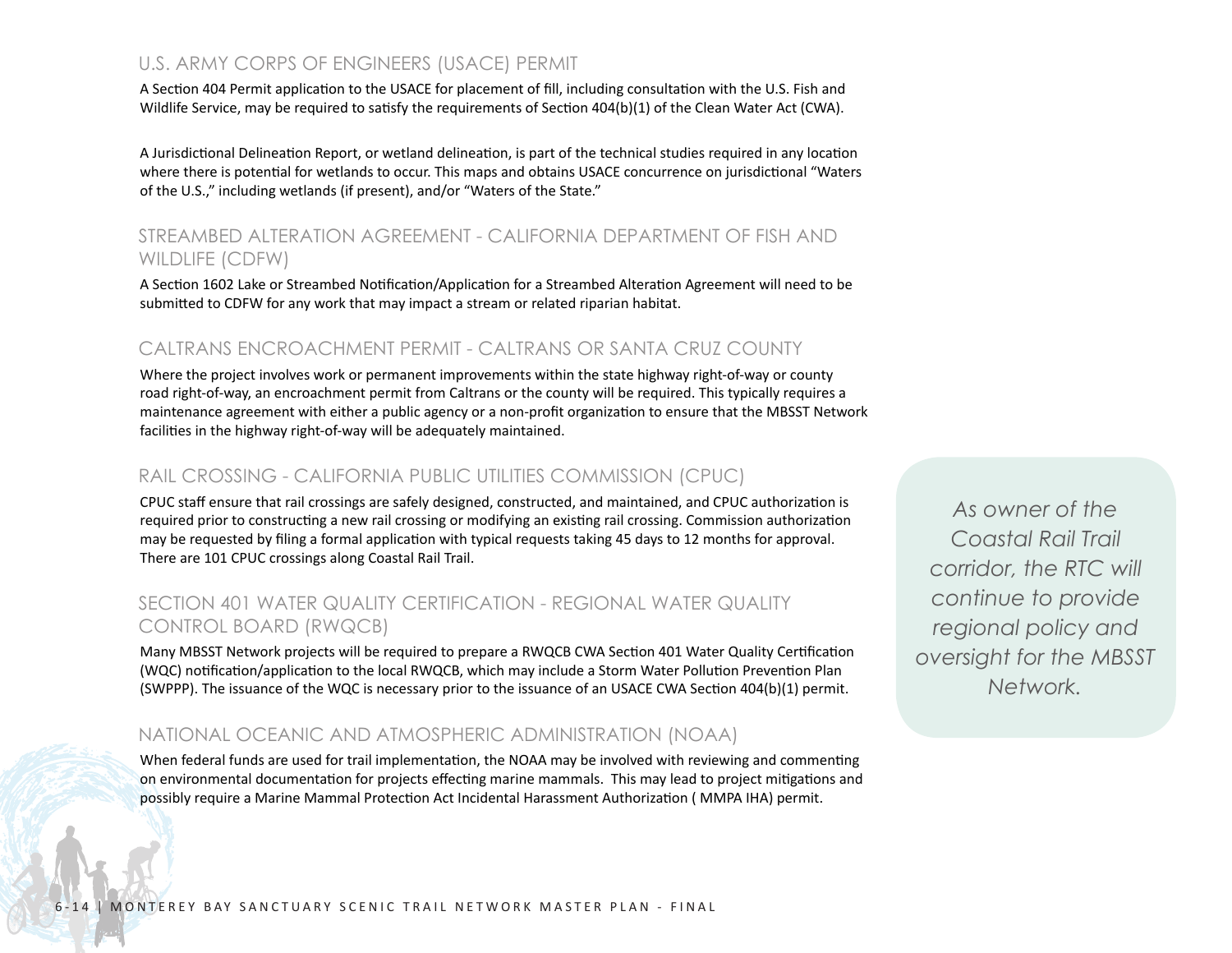

# 6.5 ADMINISTRATION

Administration of the Coastal Rail Trail will involve both the RTC and the implementing entities. The RTC will remain the property owner, will continue to provide regional policy oversight for trails within the rail right-of-way corridor, and will coordinate with the rail operator. For segments or facilities on local roads or other public rights-of-ways, the appropriate implementing entity will maintain oversight and/or responsibility. RTC staff will provide a forum for public input throughout the trail development process, augmenting public input in the local planning and design process.

# 6.6 TRAIL IMPLEMENTATION

In regard to MBSST Network construction improvements, the main role of the RTC is to provide ongoing coordination services and assist with the funding for implementation of the MBSST Network. The RTC will take the lead in preparing memoranda of understanding (MOUs) between itself and implementing entities to clarify roles, responsibilities for design, development, construction, monitoring, and maintenance of the MBSST Network. The RTC may also act as a project manager.

The following describes the RTC's implementation responsibilities in greater detail:

- Funding Upon identification of a segment, the RTC or lead agency will organize a funding strategy to design, construct, and maintain the segment. RTC staff will assist implementing entities in developing fundable projects, matching projects with funding sources, and helping to complete competitive funding applications. In some cases, RTC may act as the project sponsor or cosponsor.
- Progress Through board presentations, website notifications, and other venues, the RTC will provide regular updates to the public regarding the status of the trail development.
- • Oversight The RTC will work closely with implementing entities, planning, parks, and Public Works staff to implement trail segments.
- Coordination Finally, should the RTC incur additional operating expenses to coordinate implementation, maintenance, operation, and liability of the trail through agreements with implementing entities, funding will need to be identified.